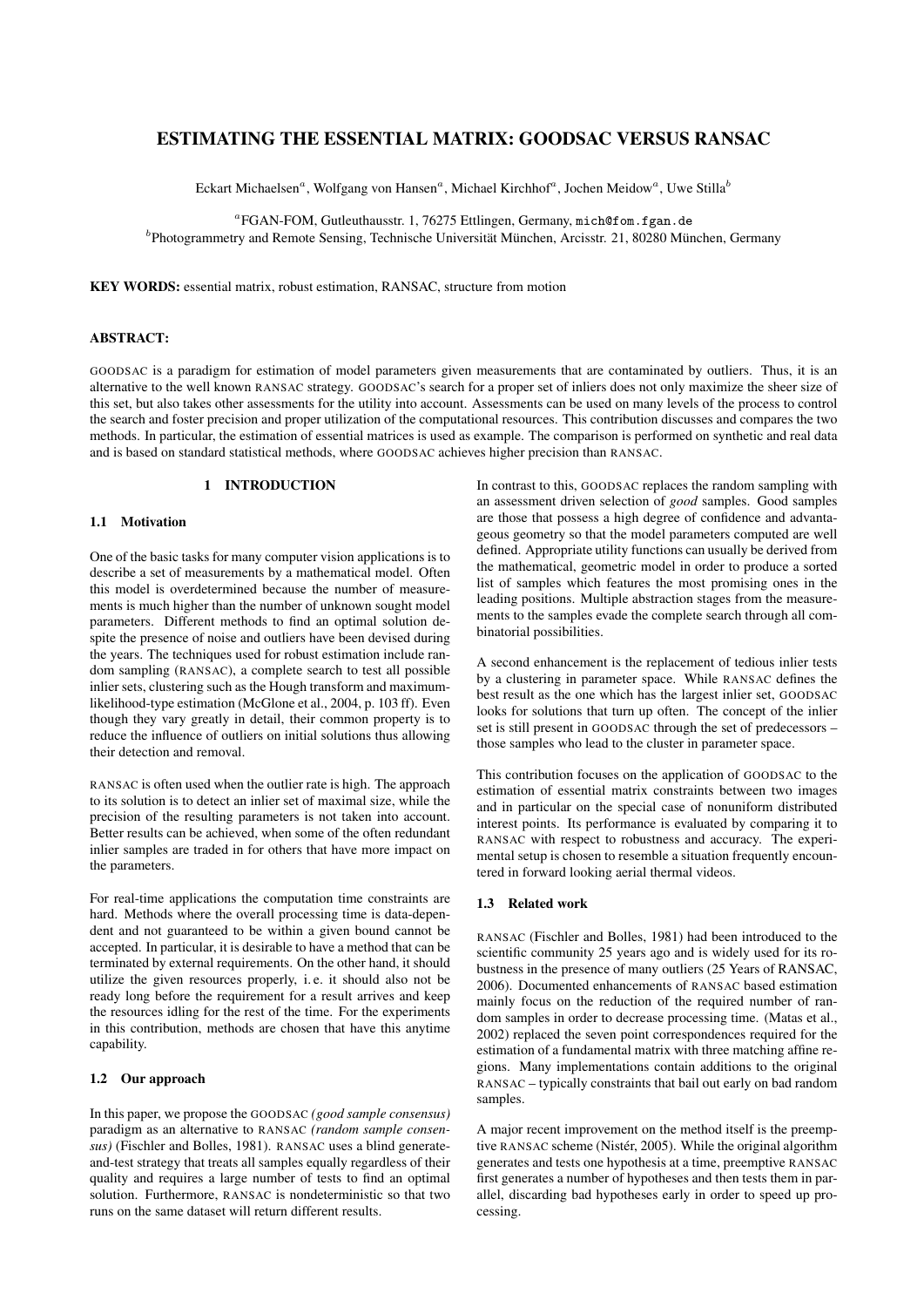Another variant more along the lines of our work is PROSAC *(progressive* RANSAC*)* (Chum and Matas, 2005). PROSAC introduces an assessment component to narrow the set of samples to draw from. If successful, this achieves a higher inlier rate so that fewer runs are needed. In contrast, GOODSAC eliminates the random sampling process completely and introduces additional assessment components to achieve robustness.

GOODSAC has already been used for completely different recognition tasks in the past (Michaelsen et al., 2006).

### 2 METHOD AND TEST SETUP

### 2.1 The GOODSAC Paradigm

The good sample consensus principle has been designed for tasks where an assessment on the quality of the samples and of their parts can be provided (Michaelsen and Stilla, 2003). In this case the random search for a sample that maximizes consensus can be replaced by a controlled search. It is intended to capture sensible heuristics or proven utilities in a more systematic way and use them to prevent waste of computational resources and foster precision.

Let  $F(\mathbf{m}, \mathbf{x}) = 0$  denote an implicitly defined functional model, where  $m$  is a k-tuple of parameters and  $x$  is an n-tuple of measurements. Only a subset  $\{x_i\}$  with  $i \in \mathcal{I} \subseteq \{1, \ldots, n\}$ fulfills the model. The task is to estimate m from x. If the  $\sum_{i \in \mathcal{I}} F(\mathbf{m}, x_i)^2$  under variation of **m**. Systematical complete set  $I$  were known, the solution would be found by minimizing search in the power set  $2^n$  for an optimal set  $\mathcal I$  is usually not feasible. It is assumed that there exists  $\ell < n$  minimally such that **m** can be determined from an  $\ell$ -sample  $\{x_{i_1}, \ldots, x_{i_\ell}\}.$ 

Whereas the RANSAC method draws samples at random, GOODSAC regards them as objects. Each object is assessed according to its presumed utility for the estimation task at hand. Furthermore, it exploits part-of hierarchies: intermediate objects are introduced between the single measurements and the  $\ell$ -samples, which are smaller sub-sample objects (e. g. pairs or triples). Thus, the way is open for a better control on the search. Badly composed sub-sample objects can be neglected, while presumably well suited ones can be preferred  $-\ell$ -sample objects vote for specific settings of the parameters  $\bf{m}$  of the model.  $\ell$ -sample objects with consistent votes – according to a metric and threshold in  $M \ni m$  – are parts of a cluster object, which represents the highest level of the object hierarchy. The best cluster object is the result.

#### 2.2 Assessment Driven Control

GOODSAC uses a general control approach. A part-of hierarchy is formulated as finite production system:

$$
\{p_{\iota}; p_{\iota} = o_{\kappa} \leftarrow (o_{\lambda}, o_{\mu}) \vee o_{\kappa} \leftarrow \{o_{\lambda}, \dots, o_{\lambda}\}\},\qquad(1)
$$

where  $p_{\mu}$  denotes the productions and  $o_{\kappa}$ ,  $o_{\lambda}$  or  $o_{\mu}$  respectively denote object types. Note that the productions may be of two forms – either a more complex object is formed from an ordered pair of simpler objects of possibly different kinds or it is formed from a set of objects of the same kind. Associated with each production  $p_{\iota}$  there is a predicate  $\pi_{\iota}$  that the right side must fulfill for the production to be appropriate, a function that determines the object instances attribute values on the left side from the values found in the right side and in particular an assessment function  $\alpha_{\iota}$  for the newly constructed object instance. A proper assessment driven control cycle for production systems has already been given by (Stilla et al., 1995):

- 1. Form working elements  $(\alpha_0, \alpha_\lambda, \xi, \text{nil})$  from a given set of primitive object instances, where  $\xi$  is a pointer to the object instance and  $\alpha_0$  its initial assessment.
- 2. Sort the set of working elements according to the assessments  $\alpha$ .
- 3. Pick a fixed number of elements from the "good end" of the sorted working set and proceed with all of them.
- 4. Let  $(\alpha_0, \alpha_\lambda, \xi, \chi)$ :
	- (a) If  $\chi = \text{nil}$ , then clone  $(\alpha_0, \alpha_\lambda, \xi, \chi)$  with  $\chi = \iota$  for each production  $p_i$  in which  $o_\lambda$  occurs on the right side.
	- (b) Else query the database for partner object instances that fulfill  $\pi_i$  together with the object  $\rho_{\lambda}$  to which  $\xi$ points; generate all new objects  $o_{\kappa}$  that are obtained using these combinations and insert new working elements  $(\alpha_k, o_\kappa, \eta, \text{nil})$  for each of these with  $\eta$  pointing to them.
- 5. If the set of working elements is still not empty and no external break criterion holds continue at step 2.

After breaking the control cycle the best object of the highest hierarchical type is chosen as result. Using this control scheme for GOODSAC is achieved by taking the measurements x as primitive objects and larger samples as intermediate non-primitive objects up to the minimal  $\ell$ -samples required for calculating F. Thus these objects can be attributed with parameter estimations for F. A single cluster production for these minimal  $\ell$ -sample objects is added (of the type  $o_{\kappa} \leftarrow \{o_{\lambda}, \ldots, o_{\lambda}\}\)$  that demands adjacency in the parameter space of  $F$ . It constructs non-minimal sample objects that are the result of the process.

The assessment functions used in this process must not only be capable of comparing the presumed utility of objects of the same type and hierarchy level, they must also be valid between objects of all different types, because all these objects constantly compete for the same computational resources. There are no random choices in a GOODSAC search run. It is completely determined by  $F$ ,  $\bf{x}$ , the object hierarchy and the assessment functions. Its success depends on the care of the designer of the latter structures. It is particularly appropriate where utility assessment criteria can be given in a mathematically sound way. Sect. 2.3 gives an example for the estimation of essential matrix constraints.

### 2.3 An Example: Estimating Essential Matrices

GOODSAC is particularly suitable for essential matrix estimation. The minimal sample for this task is five correspondences  $(x, y, x', y')^{\top}$  giving one constraint each, so that the five parameters of an essential matrix E can be obtained by evaluating the roots of a polynomial of 10th degree (Nistér, 2004). GOODSAC clusters each of the up to ten hypotheses computed from one sample. This independent treatment of the hypotheses is similar to a straightforward RANSAC implementation.

The hierarchy of the corresponding GOODSAC system consists of five object types: Correspondences  $K$ , pairs  $P$ , quadruples  $Q$ , quintuples  $\vec{R}$  and essential matrix clusters  $\vec{C}$ . The following attributes and assessment functions are assigned to these objects:

1. Objects  $K$  are obtained from image pairs taken from a video stream. Therefore they are attributed with the locations of the corresponding item in the first and second image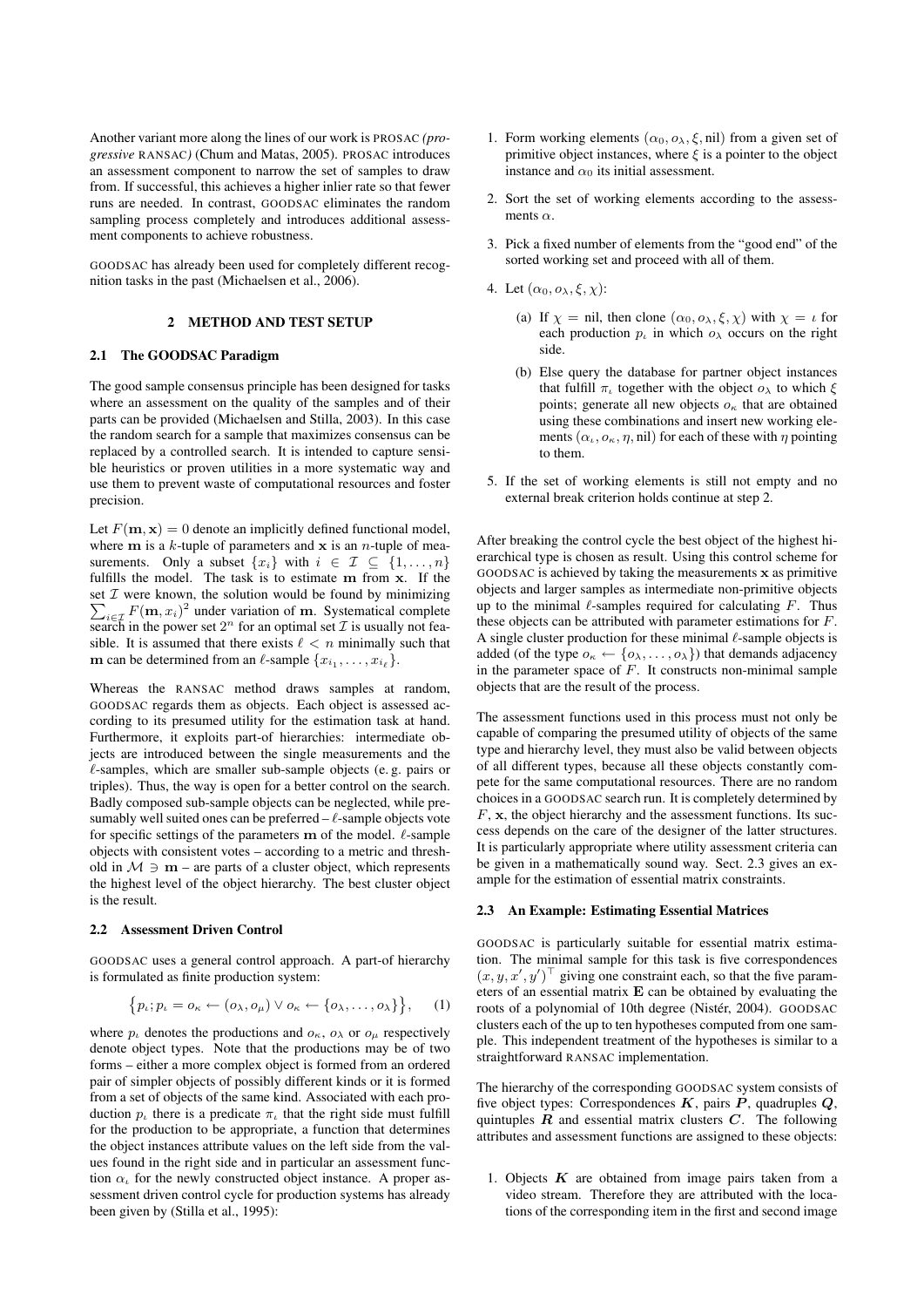$(x, y, x', y')^{\top}$ . It will be most useful if objects K with high assessment have a small expected error or outlier probability. There are extraction methods that provide these measures, and they have proven very useful for RANSAC acceleration (Chum and Matas, 2005). In our comparison uniform distributed random assessments have been used in the experiments in sect. 3 because emphasis is on exploitation of the geometric configurations. Random assessments are the worst possible choice apart from using the sequence in which the objects have been generated.

- 2. Objects  $P \leftarrow K K$  are pairs of correspondence pairs. A similarity transform with four degrees of freedom may be calculated from an object  $P$ . The expected deviation of this transform from the correct value would inversely depend on the Euclidean distance  $d$  between the objects  $K$  preceding it (in one or the other image). This motivates heuristically that the assessment is obtained from this distance. It is directly and linearly transformed to the assessment interval [0, 1] by  $a(P) = d/d_{\text{max}}$  where  $d_{\text{max}}$  is the maximal possible distance in the image.
- 3. Objects  $Q \leftarrow PP$  are quadruple of correspondence objects. For their assessment the area  $a$  of the smallest of the four triangles formed from the four locations is used. This motivation is based on the fact that from an object  $Q$ , a planar projective transform with eight degrees of freedom may be calculated. The expected deviation of this transform from the correct value would be highly correlated to this assessment value  $a/a_{\text{max}}$ , where  $a_{\text{max}}$  is the area of the largest possible triangle in the image bounds. It can at most be equal to one, but usually it is much smaller. In order to balance between different object types,  $(a/a_{\text{max}})^e$  is used for the assessments of objects  $Q$  with an appropriate value  $0 < e < 1$ .
- 4. Objects  $R \leftarrow QK$  are a quintuple of correspondence objects. Given an object  $Q$ , partners  $K$  that are not co-linear with two of the four locations of this object are searched. The assessment is again obtained from the area of the smallest triangle. Also this assessment must be properly normed to be bounded by one and balanced with the other assessments as described above.
- 5. Objects  $C \leftarrow \{R;$  mutually consistent} are clusters of essential matrices very similar to each other. All objects  $K$ preceding them are again entered into the same procedure – this time in its overdetermined version – resulting in a new more precise estimation of E. For assessment, the convex hull of all preceding objects  $K$  in the image is determined. The assessment value is formed as product of the number of correspondences  $k$  and the area of the convex hull. This assessment is neither balanced with respect to the other assessments nor bounded by one. It is not used for control purposes. Objects  $C$  do not compete for computational resources. This assessment is only used for picking the best result after termination of the GOODSAC search run.

If a very precise result is needed, a concluding consensus set may be formed from all objects  $K$  being consistent with the result, followed by least squares optimization. This last step is also proposed for RANSAC search. It is well known as "guided matching" (Hartley and Zisserman, 2000, p. 125).

## 2.4 Performance Evaluation

In this section we evaluate the performance of the proposed estimations with respect to the robustness of the procedures and



Figure 1: White displacements are inlier correspondences, black displacements outliers, the white aircraft symbol indicates the epipole.

the accuracies of the individual results. Whereas the ability of detecting outliers is specified by an error rate in terms of a binary classification, the results of the parameter estimations will be evaluated using statistical tests and results from adjustment theory, cf. (Mikhail, 1976, Förstner, 1994) for instance. For the real data set we do not have the true projection matrices and we are also not sure of the presence of possible non-projective distortions. Therefore we will describe qualitatively the result on a particular example.

#### 2.4.1 Robustness

Outlier detection: Error rate. We consider the procedures to be a binary classifier indicating inliers and outliers with the help of a threshold. Competing classifiers can be evaluated based on their empirical confusion matrices. The rate of missed outlier detections is of interest beside the error rate being the ultimate measure of the classification performance (Jain et al., 2000). Since these measures are random variables, they have an associated distribution permitting hypothesis testing.

Self-diagnosis. In automatic analysis there is a demand for reliable self-diagnostics. Concerning the detectability of errors evaluation quantities can be derived from the stochastic model within general least squares adjustment models:

An initial covariance matrix  $Q_{xx}$  of the observations x is assumed to be known and related to the true covariance matrix  $\mathbf{C}_{xx}$ by  $\mathbf{C}_{xx} = \sigma_0^2 \mathbf{Q}_{xx}$  with the possibly unknown scale factor  $\sigma_0^2$ , also called variance factor. If the initial covariance matrix correctly reflects the uncertainties of the observations, this factor is  $\sigma_0^2 = 1$ . The estimated parameters are independent with respect to scaling of this covariance matrix, therefore only the ratios of the variances and covariances have to be known in advance.

The variance factor can be estimated from the estimated corrections  $\hat{v}$  for the observations  $x$  via

$$
\hat{\sigma}_0^2 = \frac{\hat{\mathbf{v}}^\top \mathbf{Q}_{xx}^{-1} \hat{\mathbf{v}}}{R}
$$
 (2)

with the redundancy  $R$  of the system.

If the mathematical model actually holds and the observations are normally distributed, the estimated variance factor will be Fisher distributed with R and  $\infty$  degrees of freedom (McGlone et al., 2004)

$$
T_1 = \frac{\hat{\sigma}_0^2}{\sigma_0^2} \sim F_{R,\infty} \tag{3}
$$

with the test statistic  $T_1$  having the expectation value one.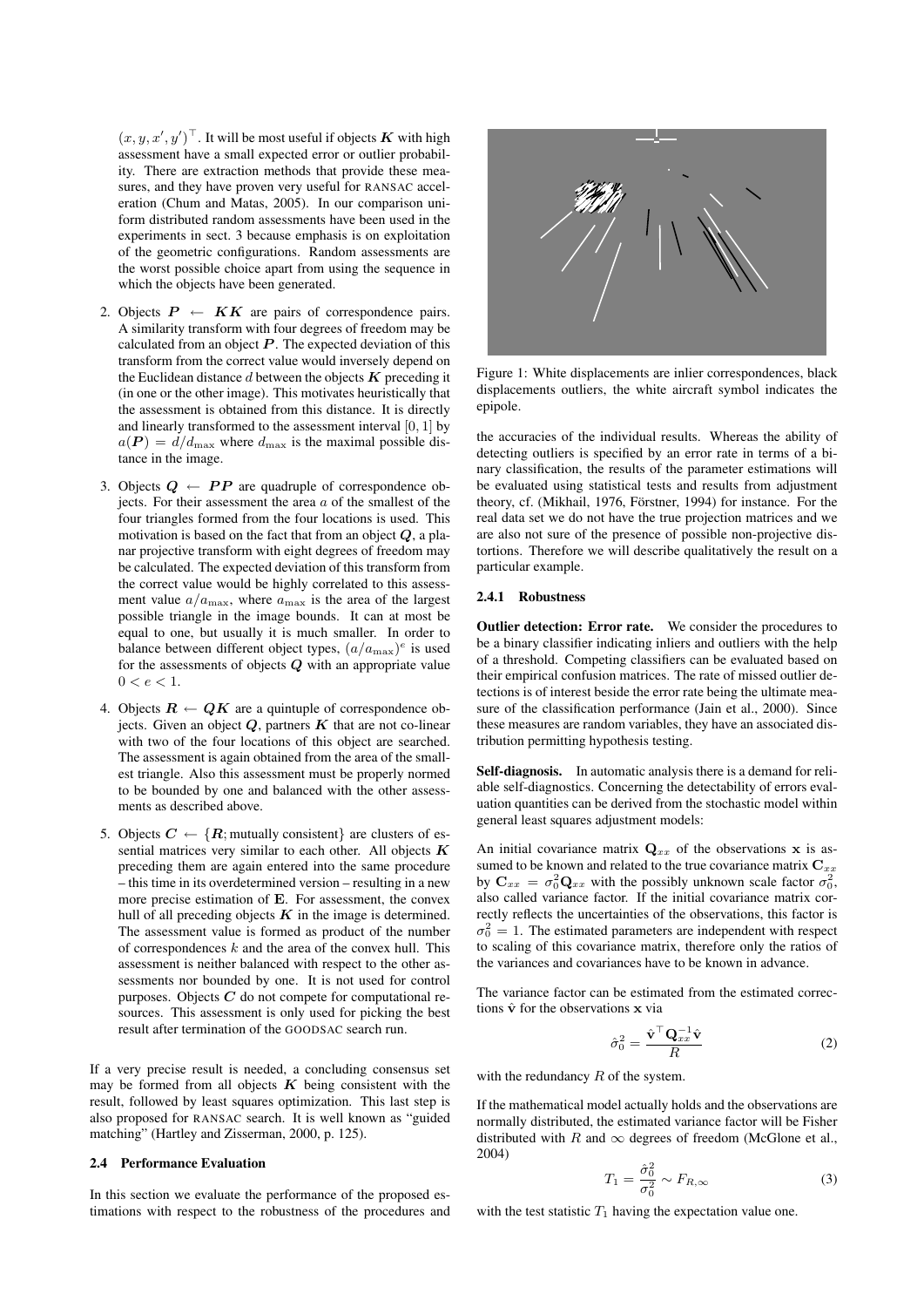

Figure 2: Left: Typical RANSAC result, right: Typical GOODSAC result. RANSAC maximizes the size of the inlier set, while GOODSAC returns correspondences that allow better precision of the estimated parameters.

If the test (3) is accepted, the data and model will fit. In the case of deviations there is no evidence for the reasons. In particular, small errors in the assumptions concerning the precision of the observations lead to a rejection of the test. But, for *synthetic data*  $\sigma_0^2$  is known and the mathematical model holds. Therefore this test checks indirectly the robustness, since gross errors or blunders lead to a rejection.

### 2.4.2 Precision and Accuracy

Acceptability of the empirical precision. The empirical precision indicates the effect of random errors onto the estimated parameters, taking the estimated variance factor  $\sigma_0^2$  into account. The empirically estimated covariance matrix for the estimated parameters m is

$$
\hat{\mathbf{C}}_{\hat{m}\hat{m}} = \hat{\sigma}_0^2 \mathbf{Q}_{\hat{m}\hat{m}} \tag{4}
$$

where the covariance matrix of the estimated parameters results from  $\mathbf{Q}_{\hat{m}\hat{m}} = (\mathbf{J}^\top \mathbf{Q}_{xx}^{-1} \mathbf{J})^{-1}$  if the observations can be expressed explicit in terms of the parameters, where J denotes the Jacobian of the equations with respect to the parameters.

If a certain precision of the parameters is required, the individual values can be compared with some pre-specified tolerances for the specific application.

Empirical Accuracy. The evaluation of the covariance matrices, as discussed so far, is only an internal evaluation relying on the internal redundancy of the observation process. Systematic errors, which may not have an influence on the residuals but may deteriorate the estimated parameters, are not taken into account. Evaluating the empirical accuracy of the estimated parameters therefore requires reference values  $\mathbf{m}_r$  for the parameters.

The Mahalanobis distance is useful for checking the complete set

$$
T_2 = (\hat{\mathbf{m}} - \mathbf{m}_r)^{\top} \left( \mathbf{C}_{rr} + \hat{\mathbf{C}}_{\hat{m}\hat{m}} \right)^{-1} (\hat{\mathbf{m}} - \mathbf{m}_r) \sim \chi_u^2 \quad (5)
$$

within a combined statistical test with  $u$  degrees of freedom being the number of parameters. If the test (5) has been rejected it can be concluded that the accuracy potential of the observations is not exploited, provided that the reference data  $m<sub>r</sub>$  actually are correct and thus  $\mathbf{m} \sim N(\mathbf{m}_r, \mathbf{C}_{rr}).$ 

#### 3 EXPERIMENTS

### 3.1 Experiments with Synthetic Data

Optimal statistical analysis can only be accomplished with synthetic data because exact measure of the noise is required. A time

constraint has been introduced by limiting the number of sample objects  $R$  to 2,000. The same number of samples was then permitted to the RANSAC search runs. This is almost two orders of magnitude larger than the standard textbook literature recommends for quintuple samples at 95% probability for an inlier-only sample with our 33% outlier rate (Hartley and Zisserman, 2000). For correspondences uniform distributed all over the image both methods will yield robust results. In order to elaborate the difference in the behavior a critical situation was simulated in the following way: 90% of the correspondences are located within a small region of the image. Only 10% are uniform distributed over the entire image (Fig. 1). For the synthetic data the scene is assumed to be flat. Therefore the correspondences result from a planar projective homography constraint. While a planar scene cannot be used for fundamental matrix estimation it should not pose a problem to essential matrix estimation following (Nistér, 2004).

Fig. 1 shows the generated frame-to-frame point correspondences. The camera motion has no rotational component. Thus the epipole – sketched as aircraft symbol – is a fixed point giving the flight direction and the horizon is a straight line of fixed points. 67% of the data are disturbed by an additive normally distributed shift error on the position in the second image. 33% of the data are disturbed by a much larger additive shift error on the position in the second image. This error is distributed uniformly within a squared search window eight times larger than the standard deviation of the inliers. GOODSAC requires assessment values for the correspondences. In this example, they were chosen randomly and independent of the outlier property and displacement error. Because the result of the search depends on these initial assessments the outcome is nondeterministic (as it normally would be with real assessments), allowing a statistical evaluation. Therefore the GOODSAC run was repeated 20 times with independently drawn assessments.

One GOODSAC result on the particular data set given in Fig. 1 is displayed in Fig. 2, left. The GOODSAC estimation is based on a fairly small number of objects  $K$  with some outliers included. These correspondences, however, are well spread over the image, so that the resulting estimation fits the ground truth neatly. The epipole is again displayed as aircraft symbol. Almost no rotation is left. Yaw and pitch rotations are indicated by a line inside the center of the aircraft symbol showing the resulting displacement and the roll is indicated by fins on the wingtips. RANSAC is a non-deterministic method. Therefore we repeated the experiment 20 times for each particular setting of correspondences. Among these runs there were also examples, where the outcome was superior to the GOODSAC result. To make our point clearly we decided to show an example result in Fig. 2 which comes up with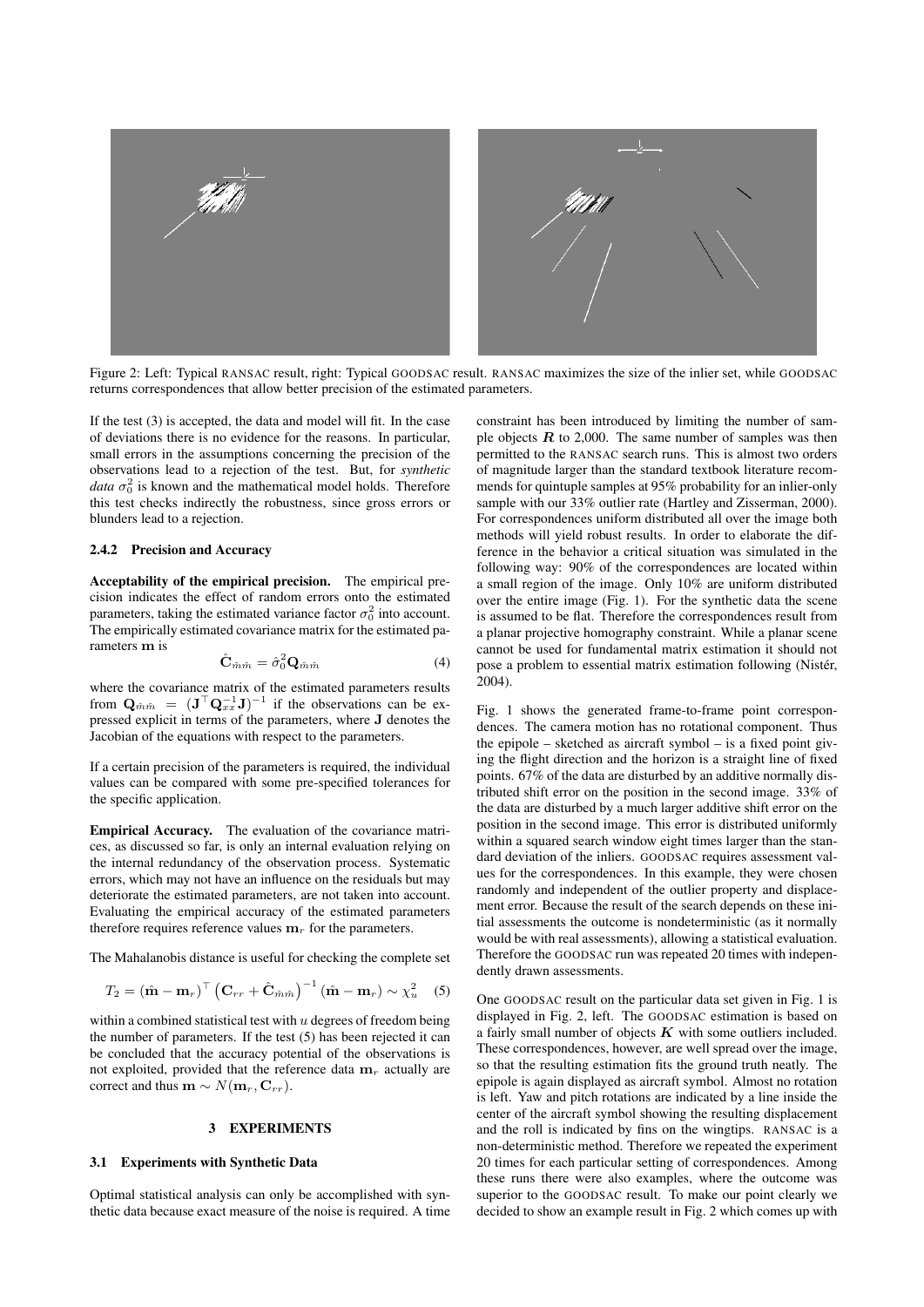

Figure 3: Empirical distributions for the false positives rates. Left: RANSAC, right: GOODSAC. For the peak at 33% see text.



Figure 4: Empirical distribution of the variance ratios (3). Left: RANSAC, right: GOODSAC.



Figure 5: Empirical distribution of the Mahalanobis distances with the  $\chi^2$  distribution. Left: RANSAC, right: GOODSAC.

a fairly low false positive rate but with an unpleasant deviation of the essential matrix. There are only few black lines visible. But the estimation is based on a small image region. Thus the epipole can be displaced considerably from the true position. To compensate for this a considerable rotation – even in roll angle – is "invented".

The quantitative evaluation is based on 40 different settings of correspondences with 20 GOODSAC searches and 20 RANSAC searches performed on each. RANSAC always finds the vast majority of the consensus set inside densely populated areas. GOODSAC typically spreads the hypothesis generating samples across the entire image. Fig. 3 shows the distributions of the false positives rates for the GOODSAC and the RANSAC approach with a similar shape. The expectation value of 0.12 is caused by the fact that even in the optimal case about 30% of the outliers fit to the essential matrix and therefore are not detectable at this stage. There are rare situations, where almost all correspondence objects  $K$  closest to the image margin are actually outliers. This may cause the GOODSAC search to fail completely. Even after 2,000 quintuple objects  $R$  have been constructed no cluster may be found at all. Then the procedure falls back on using all correspondences as inliers. These cases lead to a small peak at 33% false positive rate for the GOODSAC method.

The empirical distribution of test statistics (Eq. (3)) is plotted in Fig. 4. Note that these values stem from different Fisher distributions since the degrees of freedom are varying with the number of inliers. The values obviously do not exceed the expectation value one for both estimation methods. Thus, the outliers have been removed successfully.



Figure 6: Frame from a forward-looking thermal video captured from a helicopter.

The empirical distributions of the Mahalanobis distances (5) shown in Fig. 5 reveal some deviation from the expected (analytical) probability density function. It can be seen that GOODSAC is closer to the theoretical distribution than RANSAC. This is because for a given sample and a corresponding essential matrix, the essential matrix is extrapolated outside the convex hull of this sample. While RANSAC maximizes the size of the sample as expected, this extrapolation leads to lower accuracy in the essential matrix.

#### 3.2 An Experiment with Real Data

GOODSAC has been designed for applications where non-uniform distributed features are a common phenomenon. In particular, aerial forward-looking thermal videos often exhibit large uniform areas and strongly textured or structured regions often are quite sparse and small. An example frame is presented in Fig. 6.

Correspondences were obtained from a pair of frames with a sufficient baseline length, so that the displacements allow essential matrix estimation. Then GOODSAC and RANSAC were applied to these data under the same conditions that were also used for the synthetic setup. Quantitative evaluation of this experiment would need manual labeling of outliers, acquisition of ground truth, e. g. by an inertial navigation system, and repetition with a considerable number of image pairs. This has not yet been undertaken. Instead, in this contribution only the tendency of the outcome can be shown by example results in Fig. 7.

Note that while the sample found as consensus set by RANSAC has a larger size than the consensus set found by GOODSAC. However, some correspondences on the margin of the correspondence point cloud are missing in the RANSAC set, but appear in the set found by GOODSAC. This confirms the tendency found by the investigations with the synthetic data.

# 4 DISCUSSION AND OUTLOOK

Concerning the false positive rates on the synthetic dataset GOODSAC is only a little better than RANSAC. However, the Mahalanobis distance plots of the essential matrices resulting from the same experiments indicate that higher accuracy can be expected from GOODSAC. This can be explained by the fact that RANSAC simply tries to maximize the number of inliers which will only be directly related to the accuracy, if they are uniformly